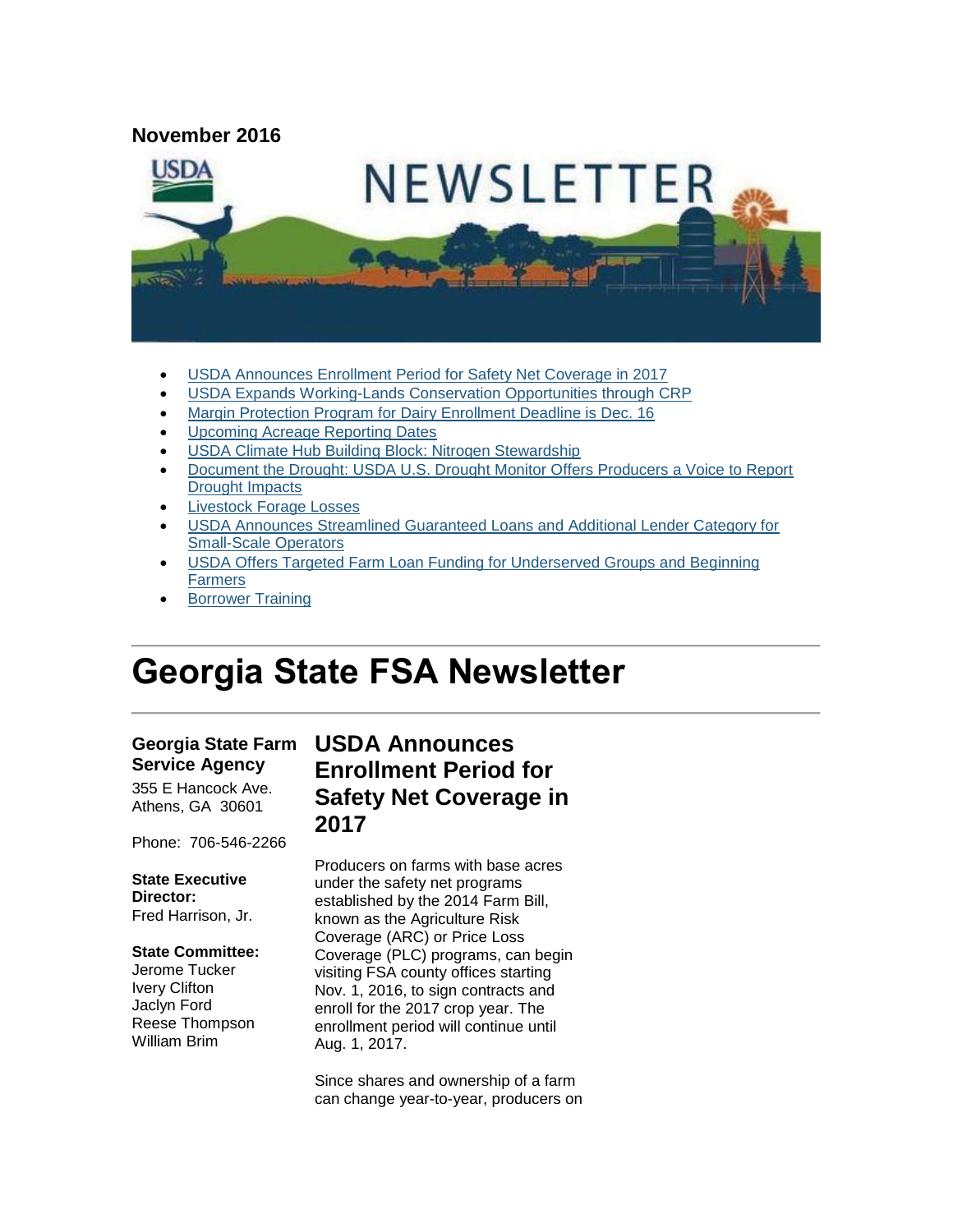| <b>Administrative Officer:</b><br>Dianne Westmoreland | the farm must enroll by signing a<br>contract each program year.                                                                                                                                                                                                                                                                                                                                                                                                                                                                                           |
|-------------------------------------------------------|------------------------------------------------------------------------------------------------------------------------------------------------------------------------------------------------------------------------------------------------------------------------------------------------------------------------------------------------------------------------------------------------------------------------------------------------------------------------------------------------------------------------------------------------------------|
| Farm Loan Chief:<br>David Laster                      | If a farm is not enrolled during the 2017<br>enrollment period, the producers on<br>that farm will not be eligible for financial                                                                                                                                                                                                                                                                                                                                                                                                                           |
| Farm Program Chief:<br><b>Brett Martin</b>            | assistance from the ARC or PLC<br>programs for the 2017 crop should crop<br>prices or farm revenues fall below the                                                                                                                                                                                                                                                                                                                                                                                                                                         |
| Public                                                | historical price or revenue benchmarks                                                                                                                                                                                                                                                                                                                                                                                                                                                                                                                     |
| Affairs/Outreach:                                     | established by the program. Producers                                                                                                                                                                                                                                                                                                                                                                                                                                                                                                                      |
| Neal Leonard                                          | who made their elections in 2015 must<br>still enroll during the 2017 enrollment                                                                                                                                                                                                                                                                                                                                                                                                                                                                           |
| To find contact                                       | period.                                                                                                                                                                                                                                                                                                                                                                                                                                                                                                                                                    |
| information for your local                            |                                                                                                                                                                                                                                                                                                                                                                                                                                                                                                                                                            |
| office go to<br>www.fsa.usda.gov/ga                   | The ARC and PLC programs were<br>authorized by the 2014 Farm Bill and<br>offer a safety net to agricultural<br>producers when there is a substantial<br>drop in prices or revenues for covered<br>commodities. Covered commodities<br>include barley, canola, large and small<br>chickpeas, corn, crambe, flaxseed,<br>grain sorghum, lentils, mustard seed,<br>oats, peanuts, dry peas, rapeseed,<br>long grain rice, medium grain rice<br>(which includes short grain and sweet<br>rice), safflower seed, sesame,<br>soybeans, sunflower seed and wheat. |
|                                                       | Upland cotton is no longer a covered<br>commodity. For more details regarding                                                                                                                                                                                                                                                                                                                                                                                                                                                                              |

For more information, producers are encouraged to visit their local FSA office. To find a local FSA office, visit [http://offices.usda.gov.](http://offices.usda.gov/)

these programs, go to [www.fsa.usda.gov/arc-plc.](http://www.fsa.usda.gov/arc-plc)

#### <span id="page-1-0"></span>**USDA Expands Working-Lands Conservation Opportunities through CRP**

USDA will offer a new Conservation Reserve Program (CRP) Grasslands practice specifically tailored for small-scale livestock grazing operations. Small livestock operations with 100 or fewer head of grazing dairy cows (or the equivalent) can submit applications to enroll up to 200 acres of grasslands per farm. USDA's goal is to enroll up to 200,000 acres.

The current CRP Grasslands ranking period will end on Nov. 10, 2016. To date, the USDA's Farm Service Agency (FSA) has received nearly 5,000 offers covering over 1 million acres for this CRP working-lands conservation program. These offers are predominantly larger acreage ranchland in Western states.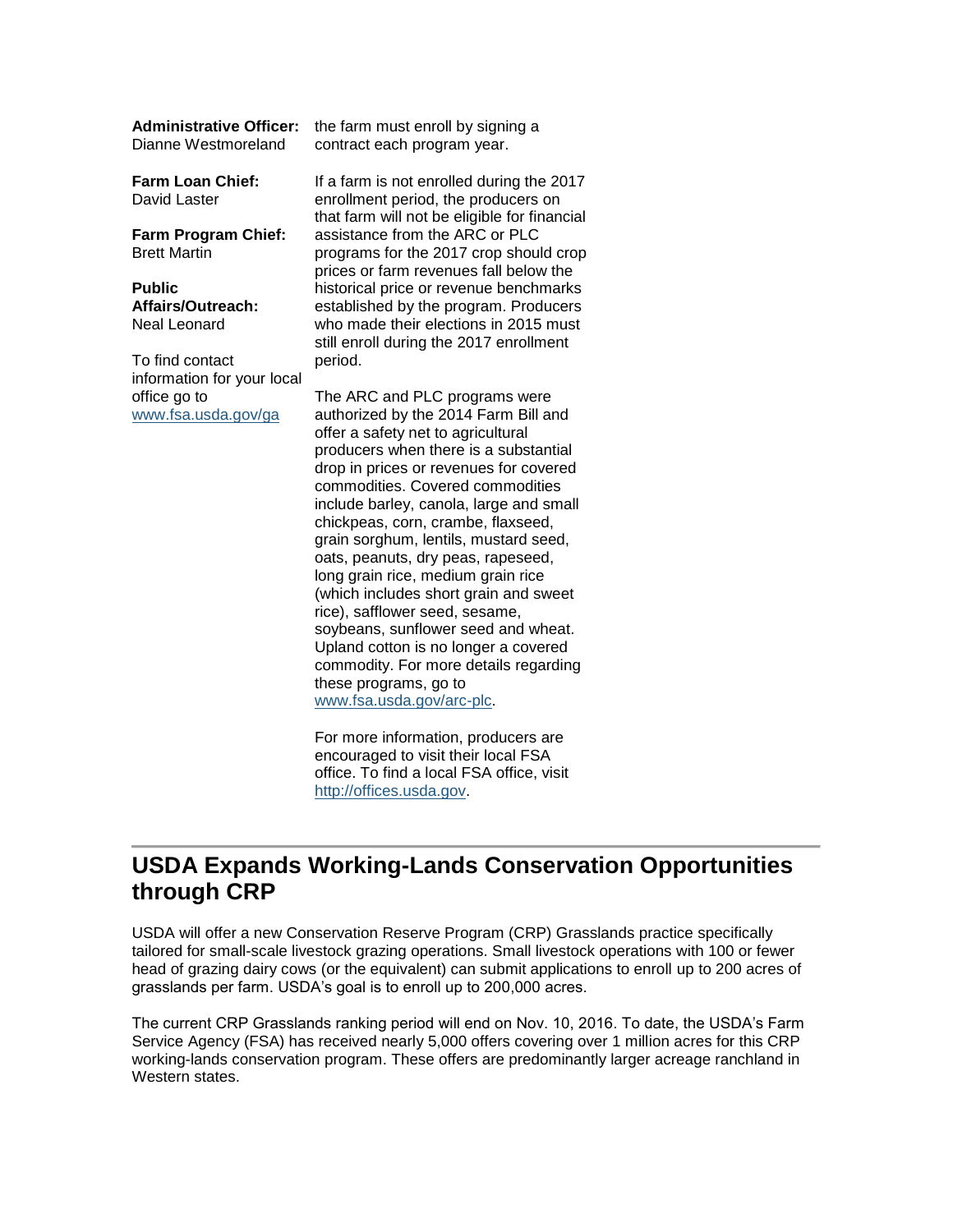The new practice for small-scale livestock grazers aims, in part, to encourage greater diversity geographically and in types of livestock operation. This opportunity will close on Dec. 16, 2016. Offers selected this fiscal year will be enrolled into CRP Grasslands beginning Oct. 1, 2017.

Participants in CRP Grasslands establish or maintain long-term, resource-conserving grasses and other plant species to control soil erosion, improve water quality and develop wildlife habitat on marginally productive agricultural lands. CRP Grasslands participants can use the land for livestock production (e.g., grazing or producing hay), while following their conservation and grazing plans in order to maintain the cover. A goal of CRP Grasslands is to minimize conversion of grasslands either to row crops or to non-agricultural uses. Participants can receive annual payments of up to 75 percent of the grazing value of the land and up to 50 percent to fund cover or practices like crossfencing to support rotational grazing or improving pasture cover to benefit pollinators or other wildlife.

USDA will select offers for enrollment based on six ranking factors: (1) current and future use, (2) new farmer/rancher or underserved producer involvement, (3) maximum grassland preservation, (4) vegetative cover, (5) environmental factors and (6) pollinator habitat. Offers for the second ranking period also will be considered from producers who submitted offers for the first ranking period but were not accepted, as well as from new offers submitted through Dec. 16.

Small livestock operations or other farming and ranching operations interested in participating in CRP Grasslands should contact their local FSA office. To find your local FSA office, visit [http://offices.usda.gov.](http://offices.usda.gov/) To learn more about FSA's conservation programs, visit [www.fsa.usda.gov/conservation.](http://www.fsa.usda.gov/conservation)

#### <span id="page-2-0"></span>**Margin Protection Program for Dairy Enrollment Deadline is Dec. 16**

The deadline for dairy producers to enroll in the Margin Protection Program (MPP) for Dairy is Dec. 16, 2016. This voluntary dairy safety net program, established by the 2014 Farm Bill, provides financial assistance to participating dairy producers when the margin – the difference between the price of milk and feed costs – falls below the coverage level selected by the producer. A USDA web tool, available at [www.fsa.usda.gov/mpptool,](http://www.fsa.usda.gov/mpptool) allows dairy producers to calculate levels of coverage available from MPP based on price projections.

# <span id="page-2-1"></span>**Upcoming Acreage Reporting Dates**

In order to comply with FSA program eligibility requirements, all producers are encouraged to visit their local FSA County office to file an accurate crop certification report by the applicable deadline.

The following acreage reporting dates are applicable for the entire state of Georgia:

November 15, 2016 Apiculture, PRF and Perennial Forage (Grass) with intended use

of forage or grazing. **NOTE:** This is deadline **for 2017** acreage

reporting purposes**.**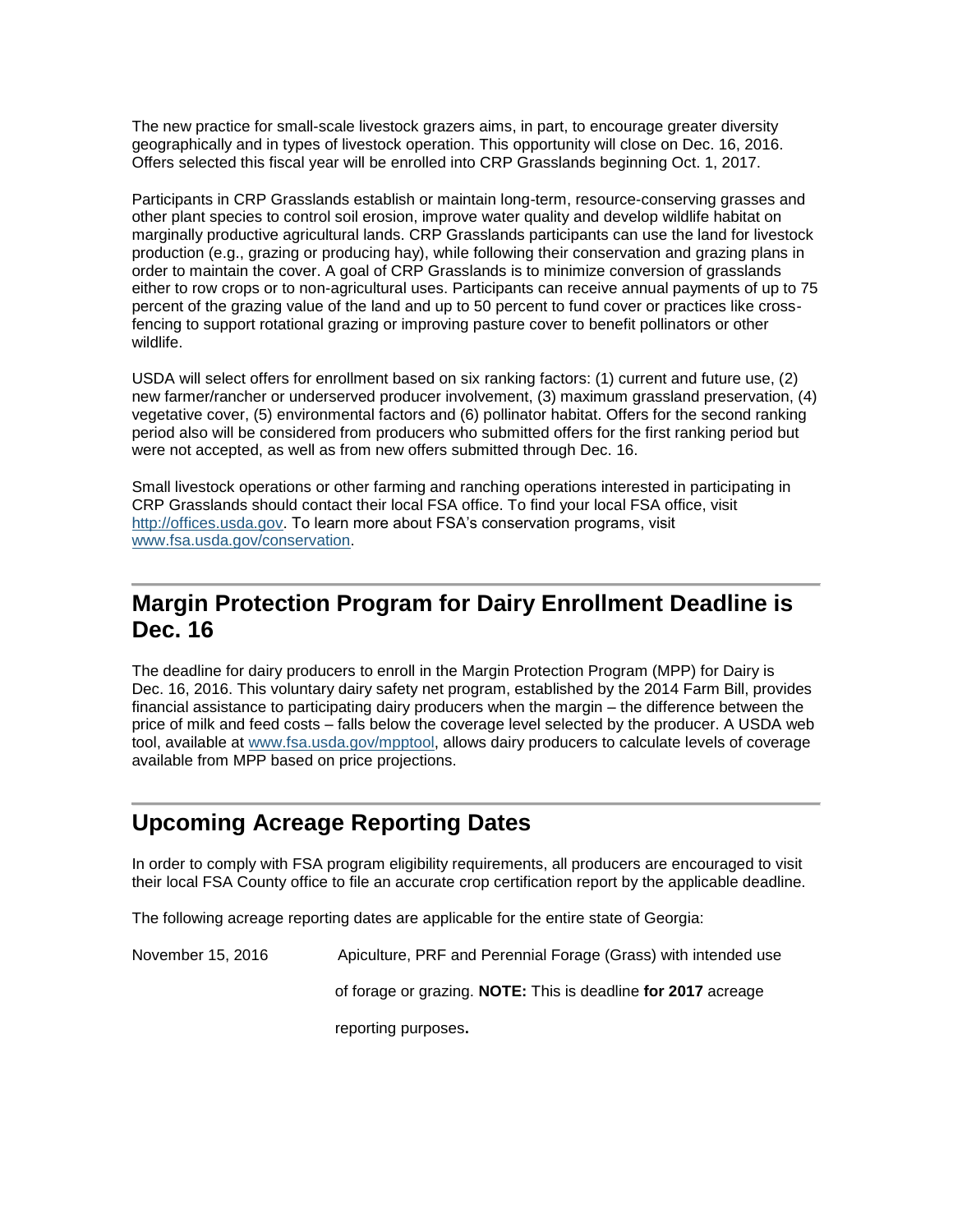January 15, 2017 Apples, Blueberries, Canola, Peaches, Rye, and ALL Fall-Seeded

Small Grains

The following exceptions apply to the above acreage reporting dates:

- If the crop has not been planted by the above acreage reporting date, then the acreage must be reported no later than 15 calendar days after planting is completed.
- If a producer acquires additional acreage after the above acreage reporting date, then the acreage must be reported no later than 30 calendars days after purchase or acquiring the lease. Appropriate documentation must be provided to the county office.
- If a perennial forage crop is reported with the intended use of "cover only," "green manure," "left standing," or "seed," then the acreage must be reported by July 15th. Noninsured Crop Disaster Assistance Program (NAP) policyholders should note that the acreage reporting date for NAP covered crops is the earlier of the dates listed above or 15 calendar days before grazing or harvesting of the crop begins. For questions regarding crop certification and crop loss reports, please contact your local FSA office.

#### <span id="page-3-0"></span>**USDA Climate Hub Building Block: Nitrogen Stewardship**

USDA Climate Hubs are working with farmers, livestock producers, pasture and forest landowners to effectively partner in ways to help mitigate and adapt to a changing climate. Next in our series on the 10 Building Blocks for Climate Smart Agriculture and Forestry is Nitrogen Stewardship.

Within the United States, agriculture is a significant source of nitrous oxide (N2O) emissions—a greenhouse gas (GHG) that has a global warming potential 250 times more than carbon dioxide (CO2). In 2013, cropland agriculture released approximately 136 MMTCO2e (Million Metric Tons of Carbon Dioxide-Equivalent) in direct N2O emissions. More than half of these N2O emissions are from synthetic fertilizers and organic amendments. Improved nitrogen management practices can reduce emissions from these sources.

The primary practice used in the Nitrogen Stewardship Building Block to reduce GHG emissions involves the 4Rs: right source, right rate, right time, and right place. The 4Rs come from the NRCS Conservation Practice Standard (CPS) Nutrient Management (590). To read more about Nitrogen Stewardship click the following link or copy and paste the link into your web browser: [http://www.usda.gov/oce/climate\\_change/building\\_blocks/2\\_NitrogenStewardship.pdf](http://www.usda.gov/oce/climate_change/building_blocks/2_NitrogenStewardship.pdf)

For more information about the USDA Climate Hubs click here: [http://www.climatehubs.oce.usda.gov/.](http://www.climatehubs.oce.usda.gov/)

### <span id="page-3-1"></span>**Document the Drought: USDA U.S. Drought Monitor Offers Producers a Voice to Report Drought Impacts**

The U.S. Drought Monitor's reporting feature offers producers an opportunity to submit drought impact and condition reports.

The USDA, in partnership with the National Oceanic and Atmospheric Administration and the University of Nebraska in Lincoln, produced the U.S. Drought Monitor to include a reporting feature that allows producers to report local drought impacts and conditions.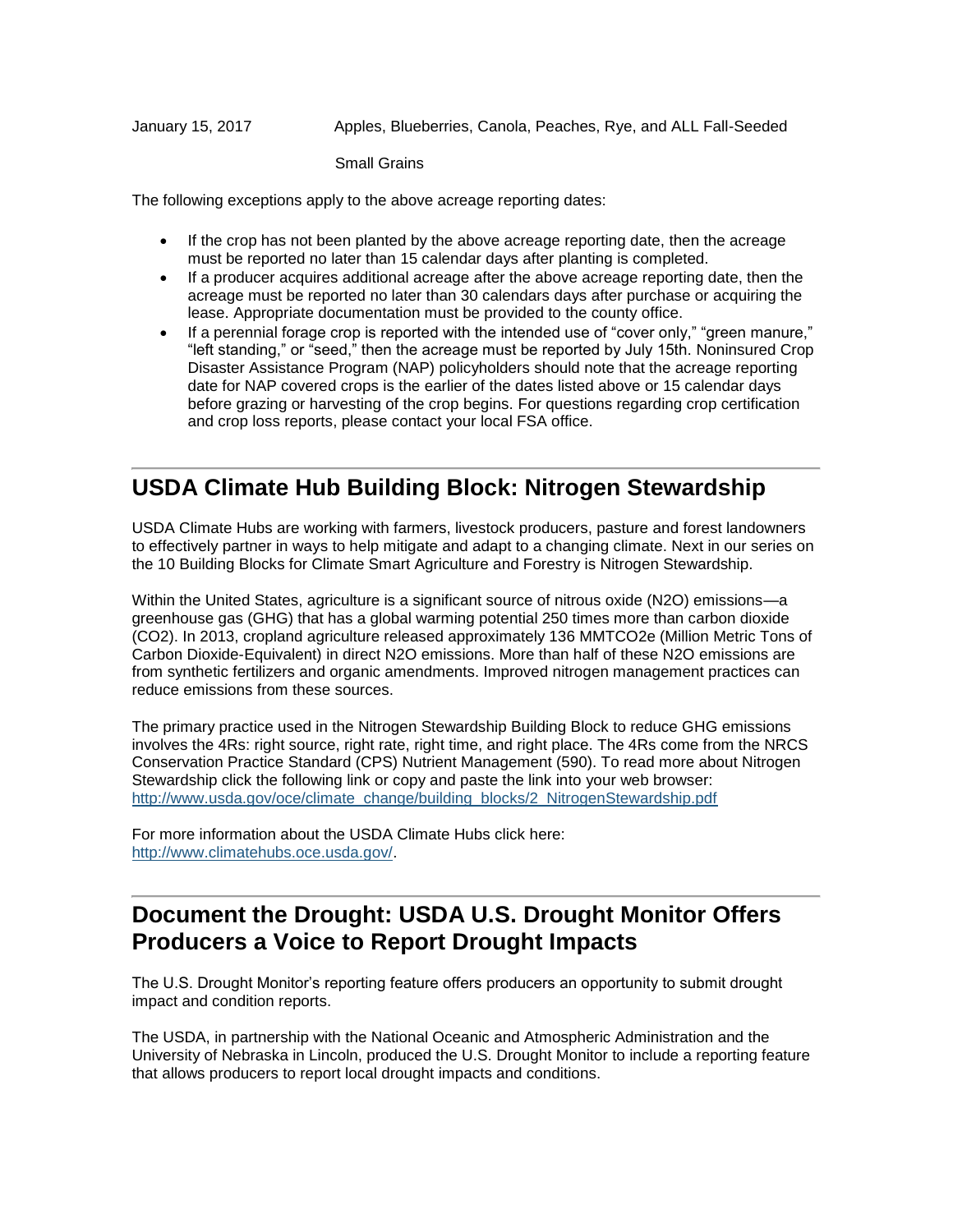The report allows producers to:

- Provide a written description of drought impacts on livelihood, activities, etc.;
- Select categories to show losses and gains as a result of the drought;
- Report on the duration of drought event;
- Select Affected Places geographic areas ranging from an entire state to a small area within a state;
- Submit images that document the drought and its impact;
- Provide contact information (includes an option to keep information confidential).

The reporting tool for producers to record the effects of the drought can be accessed at the following link:<http://droughtreporter.unl.edu/submitreport/>

More information including state specific drought impact maps can be found on the U. S. Drought Monitor homepage:<http://droughtmonitor.unl.edu/Home.aspx>

### <span id="page-4-0"></span>**Livestock Forage Losses**

Livestock Forage Disaster Program provides compensation to eligible livestock producers who suffer grazing losses for covered livestock due to drought on privately owned or cash leased land **in ELIGIBLE counties**.

As of November 1, 2016, **there are ONLY 84 counties eligible** to apply for 2016 Livestock Forage Disaster Program (LFP) benefits**.** Even though the grazing period for LFP was extended until December 1, 2016, **this extension did NOT guarantee that additional counties will become eligible for LFP or increased payments; all the extension did was allow additional time for these factors to be considered**. Eligibility for LFP and increased payments depends exclusively on the Drought Monitor Ratings and may or may not result in additional counties becoming eligible for LFP or increased payments.

**NOTE:** Eligibility for LFP and the **POSSIBILITY for increased** payments is updated every Thursday and additional counties may become eligible in future weeks; please check with your local FSA county office to see if your county is eligible.

County offices can only accept LFP applications after notification is received from the National Office that they are in a county with a qualifying drought rating. **IMPORTANT - County eligibility is based solely on the U.S. Drought Monitor Rating** for Georgia and neither the FSA state office nor county offices have any input into the determination of LFP eligibility for a county.

Eligible livestock producers must complete a CCC-853 and the required supporting documentation no later than January 30, 2017 for 2016 losses. **Producers with cash-leased land are required to provide written lease agreements from the land owner containing specific information on the rented land**. In addition, grazing land for which benefits are requested under LFP are required to have been reported to the FSA office; if the land has not already been reported, a late-filed acreage report can be accepted but a "late-filing" fee will be assessed.

<span id="page-4-1"></span>Additional Information about LFP, including eligible livestock is available at your local FSA office or online at: [www.fsa.usda.gov.](http://www.fsa.usda.gov/)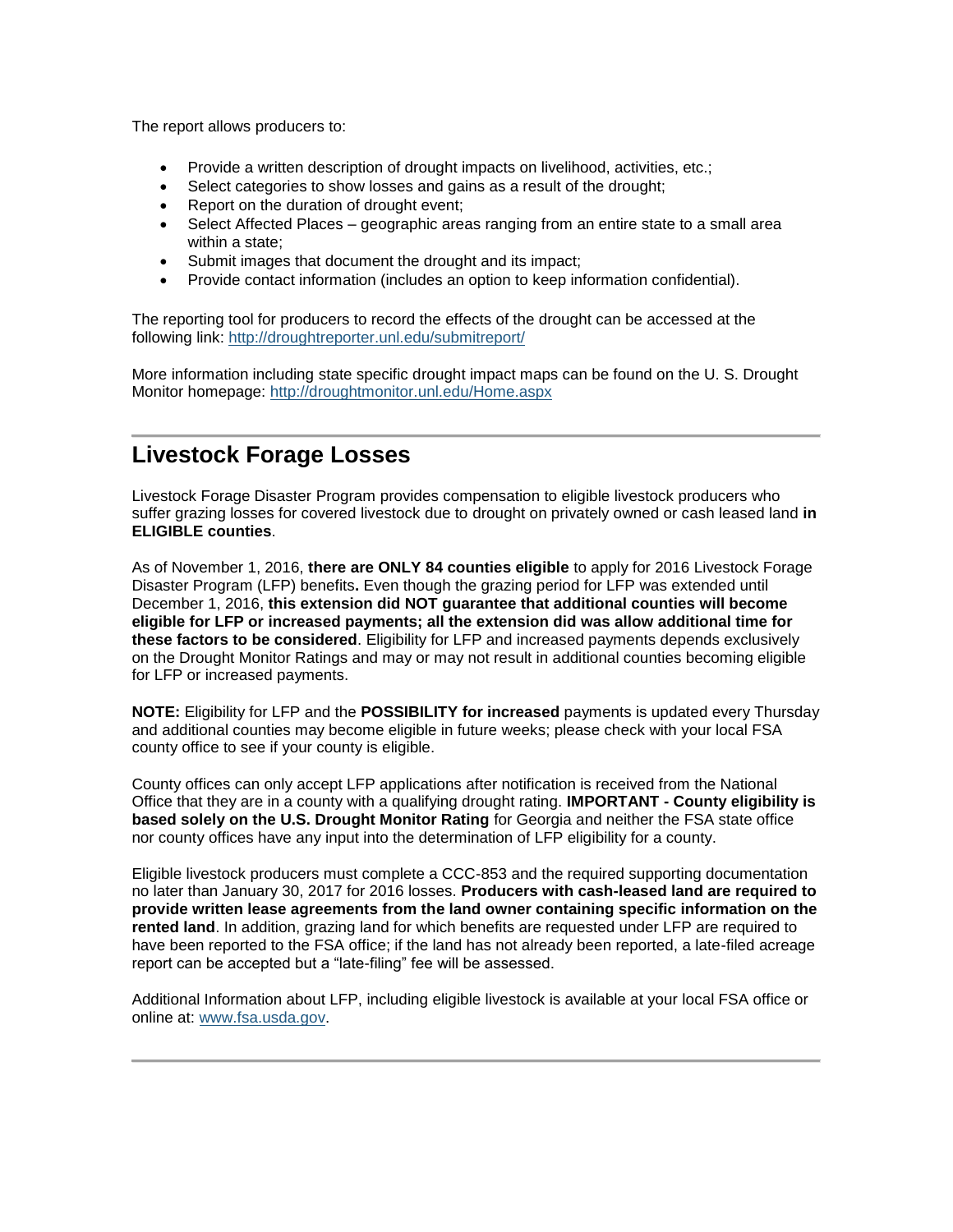# **USDA Announces Streamlined Guaranteed Loans and Additional Lender Category for Small-Scale Operators**

Options Help More Beginning, Small and Urban Producers Gain Access to Credit

The U.S. Department of Agriculture (USDA) announced the availability of a streamlined version of USDA guaranteed loans, which are tailored for smaller scale farms and urban producers. The program, called EZ Guarantee Loans, uses a simplified application process to help beginning, small, underserved and family farmers and ranchers apply for loans of up to \$100,000 from USDAapproved lenders to purchase farmland or finance agricultural operations.

USDA today also unveiled a new category of lenders that will join traditional lenders, such as banks and credit unions, in offering USDA EZ Guarantee Loans. Microlenders, which include Community Development Financial Institutions and Rural Rehabilitation Corporations, will be able to offer their customers up to \$50,000 of EZ Guaranteed Loans, helping to reach urban areas and underserved producers. Banks, credit unions and other traditional USDA-approved leaners, can offer customers up to \$100,000 to help with agricultural operation costs.

EZ Guarantee Loans offer low interest rates and terms up to seven years for financing operating expenses and 40 years for financing the purchase of farm real estate. USDA-approved lenders can issue these loans with the Farm Service Agency (FSA) guaranteeing the loan up to 95 percent.

USDA is providing a 90-day period for the public to review and comment on program improvements. To review program details, visit [www.regulations.gov,](http://www.regulations.gov/) reference RIN 0560-AI34 and follow the instructions to submit comments.

More than half of all FSA loans go to new farmers and more than a quarter to underserved borrowers. FSA also offers loans of up to \$5,000 to young farmers and ranchers though the Youth Loan Program. Loans are made to eligible youth to finance agricultural projects, with almost 9,000 young people now participating. More information about the available types of FSA farm loans can be found at [www.fsa.usda.gov/farmloans](http://www.fsa.usda.gov/programs-and-services/farm-loan-programs/index) or by contacting your local FSA office. To find your nearest office location, visit [http://offices.usda.gov](http://links.govdelivery.com/track?type=click&enid=ZWFzPTEmbWFpbGluZ2lkPTIwMTUwMjEwLjQxNDAyNjYxJm1lc3NhZ2VpZD1NREItUFJELUJVTC0yMDE1MDIxMC40MTQwMjY2MSZkYXRhYmFzZWlkPTEwMDEmc2VyaWFsPTE3MjQxMDk2JmVtYWlsaWQ9ZGFyaW4ubGVhY2hAaWEudXNkYS5nb3YmdXNlcmlkPWRhcmluLmxlYWNoQGlhLnVzZGEuZ292JmZsPSZleHRyYT1NdWx0aXZhcmlhdGVJZD0mJiY=&&&113&&&http://offices.usda.gov/)

### <span id="page-5-0"></span>**USDA Offers Targeted Farm Loan Funding for Underserved Groups and Beginning Farmers**

The USDA Farm Service Agency (FSA) reminds producers that FSA offers targeted farm ownership and farm operating loans to assist underserved applicants as well as beginning farmers and ranchers.

USDA defines underserved applicants as a group whose members have been subjected to racial, ethnic, or gender prejudice because of their identity as members of the group without regard to their individual qualities. For farm loan program purposes, targeted underserved groups are women, African Americans, American Indians and Alaskan Natives, Hispanics and Asians and Pacific Islanders.

Underserved or beginning farmers and ranchers who cannot obtain commercial credit from a bank can apply for either FSA direct loans or guaranteed loans. Direct loans are made to applicants by FSA. Guaranteed loans are made by lending institutions who arrange for FSA to guarantee the loan. FSA can guarantee up to 95 percent of the loss of principal and interest on a loan. The FSA